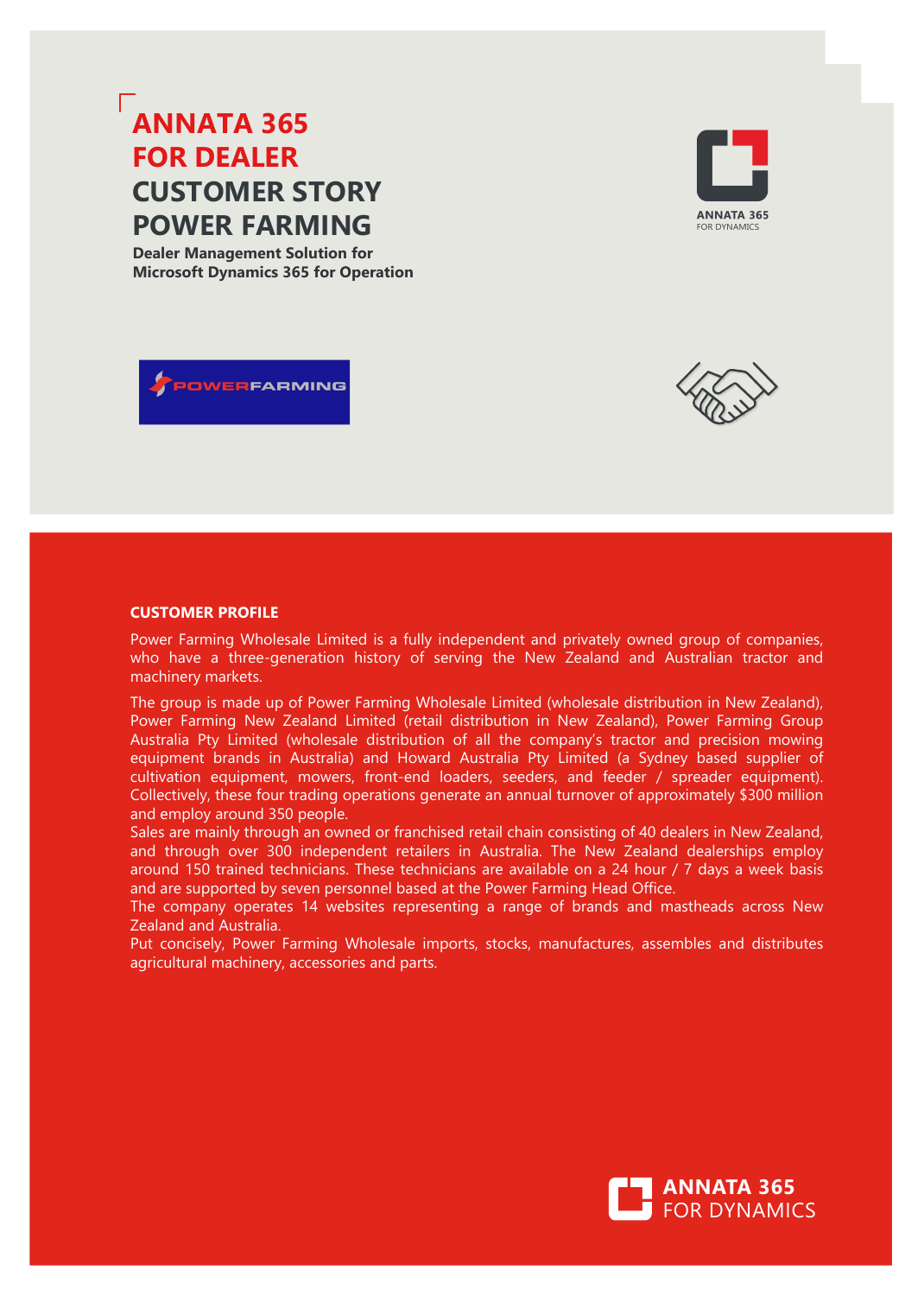**ANNATA 365**  $\overline{\phantom{a}}$  FOR DYNAMICS  $\overline{\phantom{a}}$ 

## **SITUATION**

Power Farming used three main software systems within the group. The one of most concern, was an automotive industry software created that was a highly customized and antiquated green screen AS/400 wholesale/distribution system which handled the wholesale business for the group.

Issues existed around:

- Difficulties integrating with other software
- The inability to gain a global view of the entire business (each business action was effectively silo)
- Limitations to supporting the sort of web presence and browser sophistication that user expectation demanded to keep up with the competition Limitations in ability to analyse and report on the data within the system and of course
- The legacy nature of the solution itself and the inherent problems surrounding such an old solution in terms of support and further development

#### **This solution required complete replacement.**

The second concern was a locally created automotive retail. This was used throughout the whole New Zealand Power Farming owned retailer / dealer network and covered branch stock, CRM, the sales cycle, finance, trade-ins and core financial. The level of user satisfaction was high so eventual integration to the overall replacement solution was all that was deemed necessary.

#### **SOLUTION**

- Koorb's (Annata's certified reselling partner in this project) enabled Power Farming to meet their primary objective of visibility across the entire group with Annata Dynamics.
- The strongest measurement of value delivered can be seen against stock inventory critical when you carry over 100,000 stock lines. The customer estimates that real time visibility will see a drop of 15-20% of the total value of stock across the group - and this alone will completely fund the entire implementation.
- Being able to track whole goods (tractors) from 'cradle to grave' also provides the opportunity to gauge when a customer is ready for a replacement - with a unit value of \$100k plus capturing opportunities for repeat sales is a huge bonus.
- Dealers will retain customer loyalty as they quickly supply spares and process warranties. Knowing crucial spares are only days away encourages customers to place orders rather than trying the next dealer.

#### **IMPLEMENTATION**

- Phase 1: Implement Annata Dynamics IDMS across Power Farming Wholesale (New Zealand) – May 2009 – November 2009 (go-live was end of November).
- Phase 2: Roll-out to PFG (Australia) April 2010 July 2010 (go-live was end of July). This was effectively a template roll-out and most of the work was done in-house.
- Phase 3: Roll-out to Howard Australia August 2011 December 2011. This was again effectively a template roll-out with most of the work done in-house although Howard operates slightly differently to PFW/PFG so a longer time-frame was given and more consulting time included.



**The strongest measurement of value delivered can be seen against stock inventory critical when you carry over 100,000 stock lines. We estimate that real time visibility dropped 15-20% of the total value of stock across the group - and this alone funded completely the entire implementation."**

**Michael Barrett, IT Manager Power Farming**